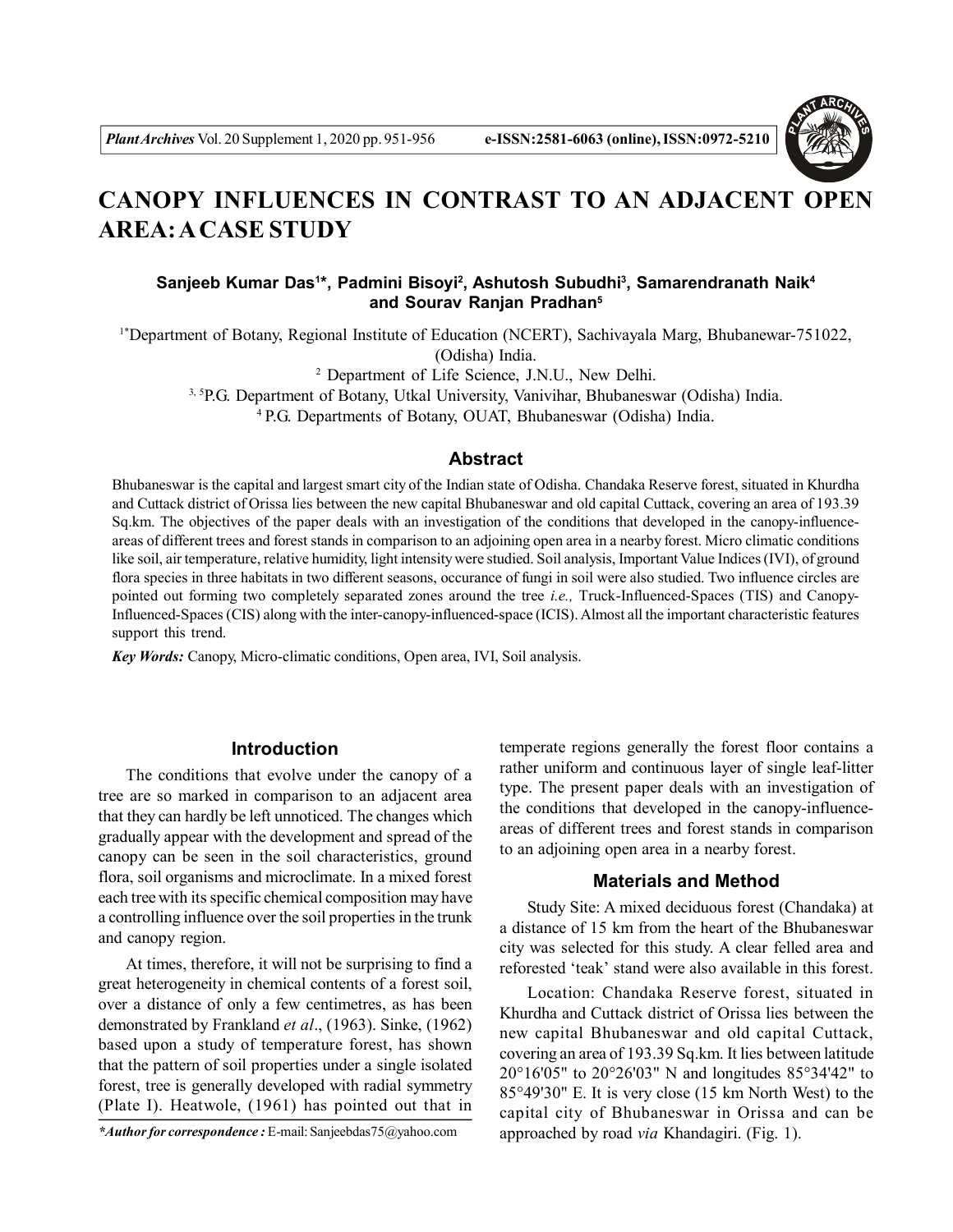| <b>Characteristics</b> |           | <b>Teak Plantation</b> |            |             | <b>Mixed Forest</b> | Open       |             |       |
|------------------------|-----------|------------------------|------------|-------------|---------------------|------------|-------------|-------|
|                        |           | TIS                    | <b>CIS</b> | <b>ICIS</b> | <b>TIS</b>          | <b>CIS</b> | <b>ICIS</b> | Area  |
| Texture :              | Sand $%$  | 34.4                   | 61.35      | 51.00       | 43.4                | 59.3       | 55.9        | 64.8  |
|                        | $Silt\%$  | 14.3                   | 4.40       | 9.26        | 11.2                | 5.4        | 7.8         | 2.6   |
|                        | Residue*% | 51.3                   | 34.35      | 39.74       | 45.4                | 35.3       | 36.3        | 32.6  |
| % Nitrogen             |           | 0.0075                 | 0.0045     | 0.0025      | 0.0011              | 0.0035     | 0.0015      | 0.004 |
| % Phosphorus           |           | 0.105                  | 0.082      | 0.0012      | 0.130               | 0.068      | 0.001       | 0.037 |
| % Moisture content     |           | 8.02                   | 7.75       | 5.04        | 6.73                | 6.88       | 3.78        | 3.6   |
| % Organic matter       |           | 0.3405                 | 0.294      | 0.2838      | 0.3096              | 0.3147     | 0.3199      | 0.233 |

Soil: Soil types occurring in the reserve show considerable variation. Prominent types are sandy loam, red clay loam and red clay. Deep sandy loam occurs in Sunakhani, Tarakai, Akhanaga and Barhapita Blocks. Rest of the area have lateritic red loam of shallow to moderate depth, clay occurring in pockets (Mishra and Sarangi, 1984).

Chandaka is of the semi evergreen type according to Vegetation: The vegetation of



**Table 1:** Soil analysis (Values based on the oven dry weight of soil).

**Fig.1:** Study area.

\* This includes clay, + organic matter.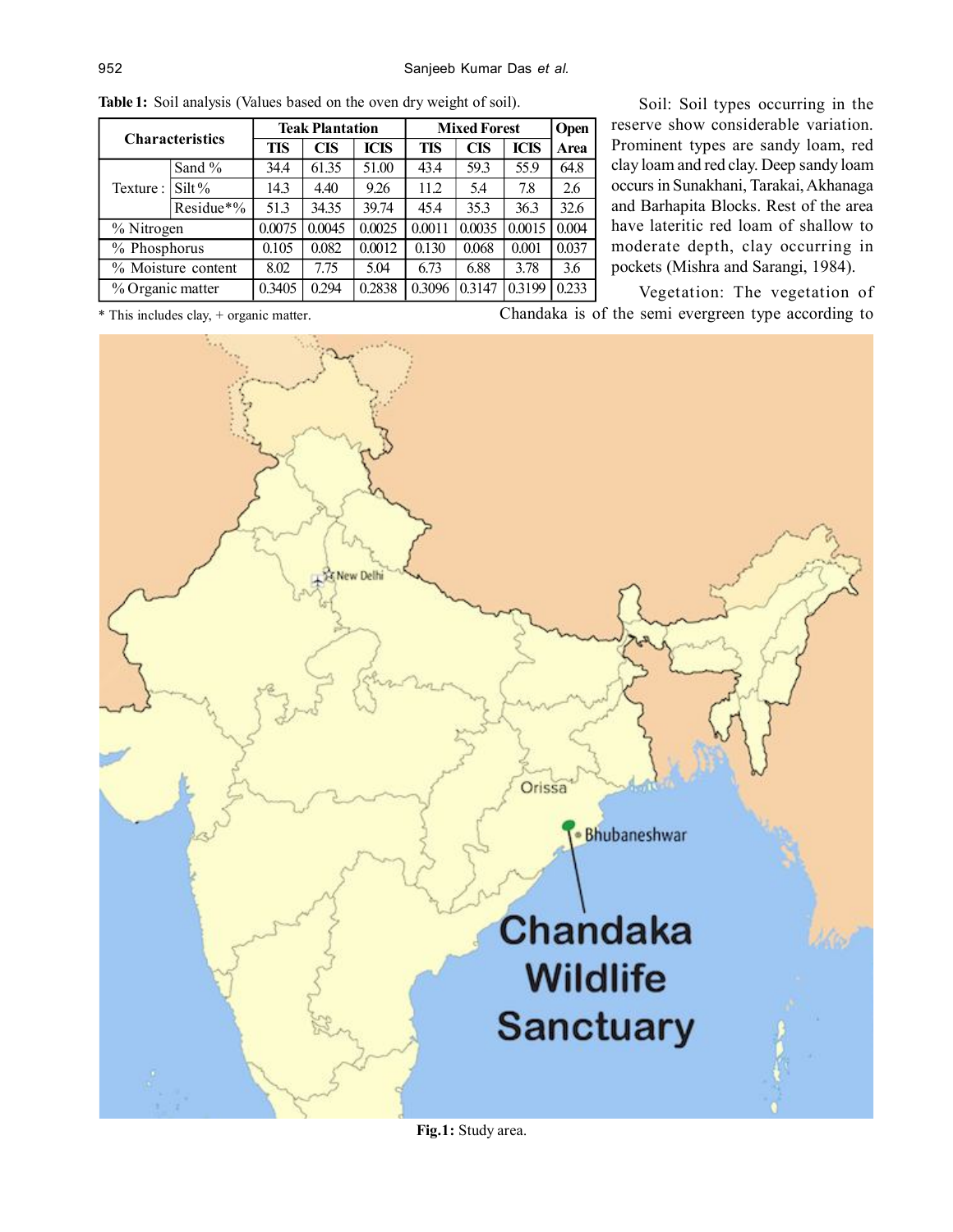| Date of sampling           |                                       | $11 - 10 - 2018$  |                   | $10-1-2019$                        |                     |                              |  |
|----------------------------|---------------------------------------|-------------------|-------------------|------------------------------------|---------------------|------------------------------|--|
| Name of the species        | <b>Teak Plantation   Mixed Forest</b> |                   |                   | <b>Open area</b>   Teak Plantation | <b>Mixed Forest</b> | Open area                    |  |
| Desmodium trilorum         | 107.4                                 | 67.0              | 92.8              | 85.8                               | 56.7                | 89.9                         |  |
| Sporobolus diander         | 34.4                                  | $\mathbf{r}$      | $\overline{20.0}$ | 10.7                               | $\blacksquare$      | $\overline{4.3}$             |  |
| Sida varonicaefolia        | $\overline{24.6}$                     | $\overline{23.0}$ | $\overline{1.2}$  | 58.7                               | 43.0                | $\overline{4.3}$             |  |
| Cyanotis sp.               | 12.0                                  | $\overline{3.4}$  | $\overline{3.2}$  | $\mathbf{r}$                       | $\blacksquare$      | $\blacksquare$               |  |
| Justicia quinqueangularis  | $\overline{11.3}$                     | 10.2              | $\blacksquare$    | $\blacksquare$                     | $\blacksquare$      | $\blacksquare$               |  |
| Phyllanthus simplex        | 9.7                                   | $\overline{8}$ .  | $\overline{2.4}$  | $\blacksquare$                     | $\blacksquare$      | $\blacksquare$               |  |
| Cassia tora                | $\overline{8.1}$                      | $\overline{5.1}$  | $\overline{4.8}$  | $\blacksquare$                     | $\blacksquare$      | $\blacksquare$               |  |
| Borreria hispida           | $\overline{6.3}$                      | $\overline{1.7}$  | $\overline{2.1}$  | $\blacksquare$                     | $\blacksquare$      | $\blacksquare$               |  |
| Aneilema nudiflorum        | $\overline{5.7}$                      | $\blacksquare$    | $\blacksquare$    | $\blacksquare$                     | $\blacksquare$      | $\blacksquare$               |  |
| Triumfett aneglecta        | $\overline{3.3}$                      | $\blacksquare$    | $\blacksquare$    | $\blacksquare$                     | $\blacksquare$      | $\blacksquare$               |  |
| Cocculus villosus          | $\overline{3.3}$                      | $\blacksquare$    | $\blacksquare$    | $\blacksquare$                     | $\blacksquare$      | $\blacksquare$               |  |
| Blepharis maderaspatensis  | $\overline{2.7}$                      | $\Box$            | $\overline{1.5}$  | $\blacksquare$                     | $\blacksquare$      | $\blacksquare$               |  |
| Setaria glauca             | $\overline{1.9}$                      | $\Box$            | $\blacksquare$    | $\blacksquare$                     | $\blacksquare$      | $\blacksquare$               |  |
| Oplismenus burmennll       | 11.4                                  | 67.8              | $\blacksquare$    | $\blacksquare$                     | 18.6                |                              |  |
| Digitaria granularis       | 10.0                                  | 15.0              | 6.2               | 69.4                               | 7.7                 | 52.5                         |  |
| Elephantopus scaber        | $\overline{3.3}$                      | 12.1              | 1.5               | $\blacksquare$                     | $\frac{35.0}{ }$    | $\blacksquare$               |  |
| Rungia pectinata           | $\blacksquare$                        | 11.7              | $\blacksquare$    | $\overline{31.5}$                  | 49.7                | $\frac{1}{2}$                |  |
| Barleria cristata          | $\overline{5.7}$                      | 10.9              | $\blacksquare$    | $\blacksquare$                     | $\blacksquare$      | $\blacksquare$               |  |
| Ichnocarpus frutescens     | $\overline{1.3}$                      | 5.9               | $\overline{0.9}$  |                                    | $\blacksquare$      | $\overline{\phantom{a}}$     |  |
| Curcuma angusifolia        | $\overline{1.3}$                      | $\overline{5.3}$  | $\blacksquare$    | $\blacksquare$                     |                     | $\blacksquare$               |  |
| Glossogyne pinatifida      | $\qquad \qquad \blacksquare$          | $\overline{1.9}$  | $\blacksquare$    |                                    |                     | $\qquad \qquad \blacksquare$ |  |
| Vernonia cinerea           | $\qquad \qquad \blacksquare$          | $\overline{1.9}$  | $\equiv$          |                                    |                     | $\blacksquare$               |  |
| Eragrostis unioloides      | $\overline{a}$                        | $\overline{3.6}$  | 19.4              | $\overline{a}$                     | ÷,                  | $\overline{4.3}$             |  |
| Panicum sp.                | $\overline{a}$                        | $\omega$          | 18.0              | $\bar{\phantom{a}}$                | $\frac{1}{2}$       | $\blacksquare$               |  |
| Lindernia crustacea        | $\Box$                                | $\overline{1.9}$  | 15.7              | $\overline{a}$                     | $\blacksquare$      | $\blacksquare$               |  |
| Dactyloctaenium aezypticum | $\overline{1.3}$                      | $\blacksquare$    | 14.4              | $\blacksquare$                     | $\blacksquare$      |                              |  |
| Alysicarpus monilifer      | $\overline{5.7}$                      | $\blacksquare$    | 14.0              | $\blacksquare$                     | $\overline{5.4}$    | 27.9                         |  |
| Cyperus rotundus           | $\overline{6.5}$                      | 1.6               | 13.5              | 17.5                               | 8.8                 | $\blacksquare$               |  |
| Fimristyllis diphylla      | $\blacksquare$                        | $\blacksquare$    | 10.4              | $\blacksquare$                     | $\blacksquare$      | $\blacksquare$               |  |
| Evolvulus alsinoides       | $\blacksquare$                        | $\blacksquare$    | 8.5               | $\blacksquare$                     | $\blacksquare$      | $\overline{\phantom{a}}$     |  |
| Zornia diphylla            | $\blacksquare$                        | $\blacksquare$    | 64                | $\blacksquare$                     | $\blacksquare$      | $\blacksquare$               |  |
| Cassia pumila              | $\overline{4.8}$                      | $\blacksquare$    | $\overline{6.2}$  | $\blacksquare$                     | $\blacksquare$      | $\blacksquare$               |  |
| Bothriochloa pertusa       | $\Box$                                | $\frac{1}{2}$     | $\overline{4.9}$  | $\overline{a}$                     | $\blacksquare$      | $\overline{4.3}$             |  |
| Anotis calycina            | $\overline{1.3}$                      | $\overline{3.0}$  | 4.8               | $\blacksquare$                     | $\blacksquare$      | $\blacksquare$               |  |
| Lindernia cillata          | $\overline{2.0}$                      | $\overline{1.9}$  | $\overline{4.6}$  | $\blacksquare$                     | ÷,                  | $\overline{a}$               |  |
| Paspalidium flavidum       |                                       | $\overline{1.9}$  | $\overline{3.5}$  |                                    |                     |                              |  |
| Heteropagan contorius      | -                                     |                   | $\overline{3.7}$  |                                    |                     |                              |  |
| Alloteropsis cimicina      | $\qquad \qquad \blacksquare$          | $\blacksquare$    | 2.4               | $\blacksquare$                     |                     |                              |  |
| Cyperus exaltatus          | $\blacksquare$                        | $\blacksquare$    | 2.4               | $\blacksquare$                     | $\blacksquare$      |                              |  |
| Exacum pedunculatum        | $\overline{\phantom{a}}$              | $\blacksquare$    | $\overline{1.5}$  | $\blacksquare$                     |                     |                              |  |
| *Ziziphus oenoplea         |                                       |                   |                   |                                    | 11.8                |                              |  |
| *Butea monosperma          |                                       |                   |                   | $\overline{7.5}$                   |                     |                              |  |
| * Gymnema sylvestre        |                                       |                   |                   | 7.5                                | 5.4                 | 4.3                          |  |
| *Pterocarpus marsupium     | $\blacksquare$                        | $\blacksquare$    | $\blacksquare$    | $\overline{5.2}$                   | $\blacksquare$      | $\blacksquare$               |  |
| Acacia Arabica             | $\frac{1}{2}$                         | $\blacksquare$    | $\blacksquare$    | $\overline{7.5}$                   | $\overline{7.7}$    | $\blacksquare$               |  |
| Hemidesmus indicus         | $\frac{1}{2}$                         |                   |                   | $\blacksquare$                     | $\overline{5.4}$    | $\mathbf{r}$                 |  |
| Cynodon dactylon           | $\blacksquare$                        | $\blacksquare$    | $\blacksquare$    | $\mathbf{r}$                       | $\blacksquare$      | 26.8                         |  |
| *Diospyros melanoxylon     | $\qquad \qquad \blacksquare$          | $\blacksquare$    | $\blacksquare$    | $\overline{5.4}$                   | $\overline{5.4}$    | $\overline{13.6}$            |  |
| Euphorbia hirta            | $\blacksquare$                        | $\blacksquare$    | $\blacksquare$    | $\blacksquare$                     |                     | $\overline{4.3}$             |  |
| * Terminalia tomentosa     | $\blacksquare$                        | $\blacksquare$    | $\blacksquare$    | $\blacksquare$                     |                     | $\overline{4.3}$             |  |
| Launea asplenifolia        | $\blacksquare$                        | $\blacksquare$    | $\blacksquare$    | $\blacksquare$                     |                     | $\overline{4.3}$             |  |
| Teraminus labailis         |                                       | $\blacksquare$    | $\blacksquare$    | $\blacksquare$                     |                     | 4.3                          |  |
|                            |                                       |                   |                   |                                    |                     |                              |  |

**Table 2:** Importance Value Indices (IVI) of ground flora species in the three habitats in two different seasons.

\* Seedling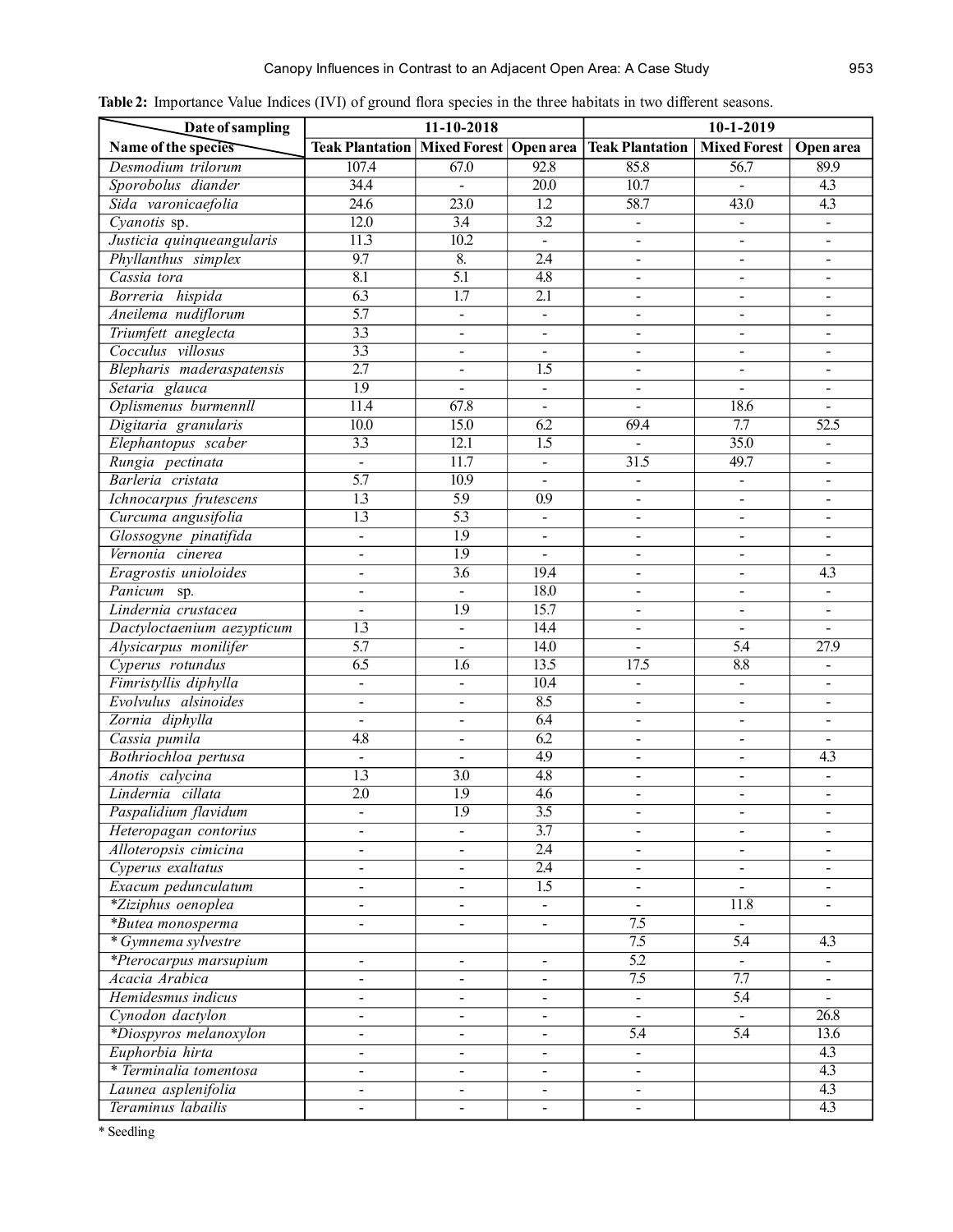| Name of the species         |                          | <b>Teak Plantation</b>   |                          | <b>Mixed Forest</b> |                          |             | Open                     |
|-----------------------------|--------------------------|--------------------------|--------------------------|---------------------|--------------------------|-------------|--------------------------|
|                             |                          | <b>CIS</b>               | <b>ICIS</b>              | <b>TIS</b>          | <b>CIS</b>               | <b>ICIS</b> | Area                     |
| Absidia spinosa             | $^{+}$                   |                          |                          |                     |                          |             |                          |
| Phycomyees sp.              | $^{+}$                   |                          |                          |                     |                          |             |                          |
| $\overline{Pyhium}$ sp.     | $^{+}$                   |                          |                          |                     |                          |             |                          |
| Phoma hibernica             | $^{+}$                   |                          |                          |                     | $^{+}$                   |             | $+$                      |
| Aspergillus fumigatus       | $^{+}$                   | $+$                      |                          |                     |                          |             | $^{+}$                   |
| Penicillum nigricance       | $^{+}$                   | $^{+}$                   |                          | $^{+}$              |                          | $^{+}$      |                          |
| Curvularia lunata           | $^{+}$                   | $+$                      |                          | $^{+}$              | $+$                      |             |                          |
| Aspergillus niger           | $^{+}$                   | $+$                      | $^{+}$                   | $^{+}$              | $^{+}$                   | $^{+}$      | $+$                      |
| Alternaria humicola         |                          | $+$                      |                          |                     | $\overline{\phantom{0}}$ | $^{+}$      | $^{+}$                   |
| Chaetomium sp.              |                          | $+$                      |                          |                     | $\equiv$                 |             |                          |
| Paecilomyces varioti        |                          | $+$                      |                          |                     | $\overline{\phantom{0}}$ |             |                          |
| Sterile mycelium A          |                          | $+$                      |                          |                     | $\overline{\phantom{0}}$ |             |                          |
| Cunninghamella verticillata |                          | $^{+}$                   | $\overline{\phantom{0}}$ | $^{+}$              | $\overline{\phantom{0}}$ |             |                          |
| Cheanophora sp.             |                          | $^{+}$                   |                          | $^{+}$              |                          |             |                          |
| Chaetophoma sp.             |                          |                          |                          | $^{+}$              |                          |             |                          |
| Sncephalastrum racemosum    |                          |                          |                          | $^+$                | $\overline{\phantom{0}}$ |             |                          |
| Sterile mycelium B.         | $\overline{\phantom{0}}$ | $\overline{\phantom{0}}$ | $\overline{\phantom{0}}$ | $+$                 | $\overline{\phantom{0}}$ |             |                          |
| Helminthosporium anomalum   |                          |                          | $^{+}$                   | $^{+}$              |                          |             |                          |
| Pullularia sp.              |                          |                          | $+$                      |                     |                          |             |                          |
| Fusarium culmorum           |                          |                          |                          |                     | $^{+}$                   |             |                          |
| Mucor racemosum             |                          |                          |                          |                     | $+$                      |             |                          |
| Pseudobotrys sp.            |                          |                          |                          |                     | $+$                      |             |                          |
| Rhizocionia bataticola      |                          |                          |                          |                     | $^{+}$                   |             |                          |
| Trichoderma viridae         |                          |                          |                          |                     | $^{+}$                   | $^{+}$      |                          |
| Aspergillus terreus         | $\equiv$                 | $\equiv$                 |                          |                     | $\overline{\phantom{0}}$ | $^{+}$      | $\overline{\phantom{0}}$ |
| Hormodendrum cladosporoides | $\overline{\phantom{0}}$ |                          | $^{+}$                   |                     |                          | $+$         |                          |
| Penicillium frequentance    |                          |                          |                          |                     |                          | $+$         | $+$                      |
| Aspergillus flavus          |                          | L,                       | L,                       |                     |                          |             | $^{+}$                   |

**Table 3:** Occurrence of fungi in soils of areas under study.

Champion and Seth's classification (1968). But due to severe biotic pressure, edaphic factors and relative humidity, the existing vegetation has lost its original characters (Choudhury, 1975, Panda, 1992, Roy *et al.*, 1992, Biswal, 1993, Swain, 2000). The Sanctuary is presently covered mostly by bushy/ shrubby vegetation. Based on species composition, the forest is classified into following types: (1) Semi evergreen forest. (2) Dry mixed deciduous forest. (3) Bamboo brakes.

In the interior of the forest stand, canopies of well grown trees were selected. The soil samples were taken from the 'trunk-influence-spaces (TIS), canopy influencespaces (CIS), Inter-Canopy-Influence Spaces (ICIS) and also from an adjoining open area. Each time a composite of 3-5 samples was taken for detailed analysis in the laboratory. Procedures of soil analysis were followed as described by Piper, (1944). The organic matter of the soil was determined indirectly by determining the total organic carbon present followed 'Walkley and Black's method' (Walkley and Black, 1934).

The sampling of the ground flora as done in October and in January using Quadrats of 30×30 cm. These were laid along parallel lines at an interval of 5 metres. The Importance Value Indices (IVI) were calculated from the relative values of Frequency (F), Density (D) and Cover (C).

The fungal flora was studied by the dilution plate method using Czapek's yeast extract agar for cultivation of fungi. Fungal colonies were examined after 7- 10 days and identified by Barnett's illustrated genera of imperfect fungi (1960) and Gilman's Manual of soil fungi (1957).

Microclimatic conditions like soil air temperature, relative humidity, light intensity and rate of evaporation were studied by using soil and air thermometers, dry and wet bulb thermometer,  $1_{i_x}$  meter and atmometers respectively.

### **Results and Discussion**

The result of various soil characteristics of different influencespaces *viz*. TIS, CIS and ICIS (Table 1 and Plate 1) show a significant change in the nitrogen and phosphorous contents from the TIS to the open area. Both the

nutrients go on decreasing in a radial symmetry. Around tree trunk a heavy accumulation of bark litter and rain washings enrich the soil in these nutrients. The slow decomposition of bark also appears to be responsible for its greater accumulation in the TIS. The organic matter and the moisture content also show a similar trend.

The results of mechanical analysis show that the percentage of sand is minimum area. The beating action of the rain water washes away the finer particles leaving behind the sand to accumulate in the open area.

A study of the sampling of ground flora in the three types of habitats, *i.e.* pure teak stand, mixed forest stand and an adjacent clear felled or open area, shows that quite a large number of species, ferns, grasses and sedges form the vegetation during the rainy season (Table 2). Under the canopy of 'teak', species like *Desmodium triflorum, Sporobolus diander, Sida varonicaefolia, Cyanolis* spp., *Justicia quinqueangularis* and *Phyllanthus simplex* have the highest IVI as compared to other habitats. But certain other species like *Aneilema*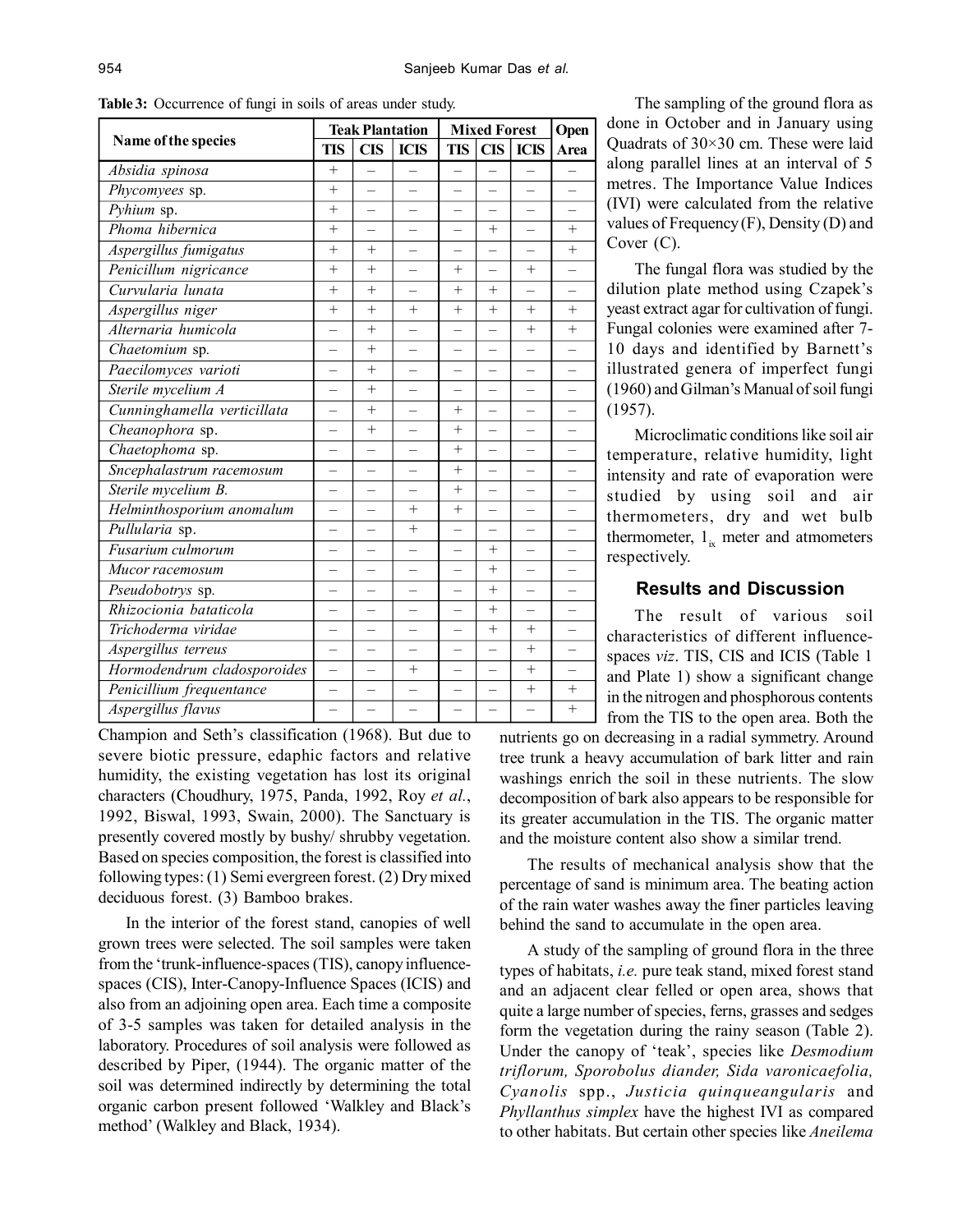| <b>Factor</b>   | <b>Time</b> | <b>Teak Plantation</b> |            |             | <b>Mixed Forest</b> |            |             | Open |
|-----------------|-------------|------------------------|------------|-------------|---------------------|------------|-------------|------|
|                 |             | TIS                    | <b>CIS</b> | <b>ICIS</b> | TIS                 | <b>CIS</b> | <b>ICIS</b> | Area |
| Soil            | 11 A.M.     | 16.8                   | 17.4       | 20.0        | 17.8                | 18.1       | 19.6        | 25   |
| Temperature     | 1 P.M.      | 19.8                   | 20.5       | 21.2        | 19.0                | 17.8       | 18.0        | 30   |
| in $\mathrm{C}$ | 3 P.M.      | 17.8                   | 17.7       | 19.3        | 21.2                | 20.8       | 20.0        | 25   |
| Evaporation     | 11 A.M.     | 4.0                    | 4.5        | 4.8         | 3.2                 | 5.1        | 5.4         | 4.7  |
| Rate            | 1 P.M.      | 5.5                    | 6.2        | 6.7         | 4.8                 | 6.2        | 6.7         | 8.3  |
| c.c./hour       | 3 P.M.      | 4.7                    | 5.5        | 6.0         | 4.1                 | 5.3        | 5.0         | 6.5  |
| Light           | 11 A.M.     | 27                     | 30         | 57          | 19                  | 22         | 50          | 66   |
| intensity*      | 1 P.M.      | 30                     | 35         | 61          | 21                  | 25         | 56          | 74   |
|                 | 3 P.M.      | 22                     | 26         | 52          | 17                  | 19         | 46          | 60   |
| $\frac{0}{0}$   | 11 A.M.     |                        | 86         |             |                     | 85         |             | 56   |
| Relative        | 1 P.M.      |                        | 57         |             |                     | 86         |             | 69   |
| Humidity        | 3 P.M.      |                        | 88         |             |                     | 88         |             | 62   |
| Air             | 11 A.M.     |                        | 18.2       |             |                     | 18.7       |             | 20.5 |
| Temperature     | 1 P.M.      |                        | 21.4       |             |                     | 22.2       |             | 23.0 |
| in °C           | 3 P.M.      |                        | 19.5       |             |                     | 20.8       |             | 21.0 |

**Table 4:** Microclimatic studies (February 5, 2019).

*nudiflorum, Truimfetta neglecta, Cocculu svillosus,* Blepharis maderaspatensis and *Setaria glauca*etc., are restricted to it only. \* These are relative values shown by the pointer on the dial. found to be restricted to the TIS only where the bark is

Under the mixed forest canopy, the species of high IVI are *Oplismenus burmennii, Digitaria granularis, Elephanto pusscaber, Rungia pectinata, Barleria cristata*and *Ichnocarpus frutescens*. It is interesting to note that *Rungia pectinata* appears to be absent from the 'teak' canopy and open area while *Oplismenus burmennii* has a very low IVI in the 'teak' canopy only. Grasses like *Eragrostis unioloides, Dactyloctaenium aezypticum, Bothriochloa pertusa, Heteropogan contorius, Panicum* spp. and other plants like *Zornia diphylla Lindernia crustacean. Alysicarpus monilifer* and *Cyperus rotunus* which appear to be very characteristic of the open area are seen missing from the mixed forest and 'teak' stand, or present with a very low IVI.

During the winter months, it is observed that the total number of ground flora species is very much reduced in all the three habitats. The tree seedlings, winter herbs, or other perennial plants become conspicuous. *Cynodon dactylon* which appeared to be absent in the rainy season, is recorded to be abundant in the open area, as is clear from its high IVI (Table 2).

The selective action of the various tree influence spaces in the forest tends to bring about a segregation of ground flora species, thus it is quite often seen that *Cassia tora* and some grasses form patches in the ICIS. Similarly geophytes like species of *Dioscorea* and *Cyperus* tend to restrict to the TIS whereas *Sida varonicaefolia* and *Rungia pectinata* appear to thrive well in litter pockets. *Oplismenus burmennii* and *Elephantopus scaber*

appear to be restricted to the densely covered areas rich in organic matter. The seedlings of *Bueta monosperma* grow only in wide openings of the canopy. Ordinary sampling procedures fail to reveal this complex mosaic of ground flora patterns. Only a wide field experience and careful observations reveal such distributional patterns.

In all 28 species of fungi could be isolated from the soils of the three areas (Table 3). In general the number of fungi under the canopy is more than the inter canopy and open areas. *Curvularia lunata* is found to be restricted to the TIS and CIS and not in the ICIS or open area. Fungi like *Absidia spinosa, Phycomyces* and *Pythium* spp. were

abundant. *Cunninghamella verticillata, Syncephalastrum racemosumi and* Choanephora were found to occur together. *Hormodendrum* sp. was found exclusively in the ISIS, while *Aspergillus niger* was cosmopolitan within the area. *Aspergillus fumigatus, A. flavus, Alternaria himicola, Penicillium frequentance* and *Phomahi bernica* reported to be in the aerospora species were present in the open habitat. Large numbers of fungi of the TIS are either cellulose decomposing, comprising of various ascomycetes and deuteromycetes or lignin decomposing comprising of basidiomycetes (Agrawal, 1970). The high moisture content of the soil of TIS (Table 1) is responsible for a large number of fungi (Saksena, 1955). The higher quantity of organic matter and hence of nitrogen in TIS also appears to be responsible for a larger number of fungi.

The results of microclimatic studies (Table 4) show that the forest canopy greatly modifies the conditions prevailing inside. There is a difference of 15% in the relative humidity between the forest canopy and the open area. During the day the air temperature in general is more in the open area showing a difference in the temperature. The light intensity goes on increasing from '27' to '74' from the TIS to the open area. The rate of evaporation depends upon the temperature and relative humidity hence it was found to be more in the open area as compared to the TIS and CIS.

## **Conclusion**

The present paper deals with a study of the influences of tree canopy on different factors like soil characteristics, ground flora, fungi and micro-climate. Two